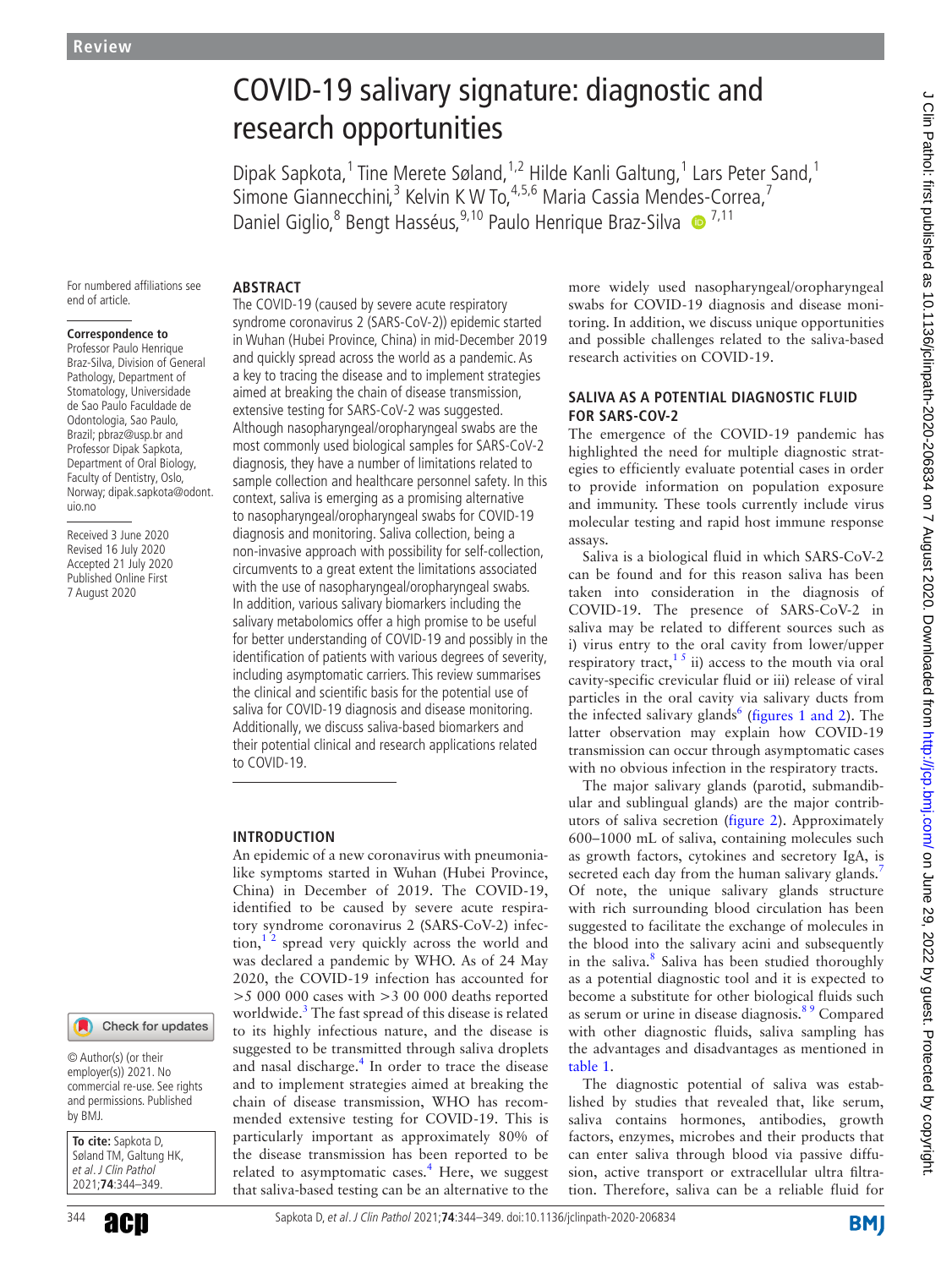



<span id="page-1-0"></span>**Figure 1** Schematic illustration demonstrating clinical implications and various sources of severe acute respiratory syndrome coronavirus 2 (SARS-CoV-2) in saliva. Inset: a suggested mechanism for SARS-CoV-2 entry into the salivary gland cells—the viral spike protein binds with the ACE2 receptor on the surface of the cell, followed by its priming with serine protease TMPRSS2 and subsequent entry into the cells. After replication and packaging, multiple new virus particles are released from the cells in saliva.

monitoring the physiological function of the body.<sup>[10](#page-5-0)</sup> Although the low concentration of some analytes in saliva compared with the blood previously proved challenging, the advent of highly sensitive molecular methods and nanotechnology have to a large extent circumvented this limitation.

Collection of saliva can be done in several ways, such as spitting out, collection with the help of sponge-like device and directly from the salivary gland duct.<sup>[7](#page-4-4)</sup> The spitting out technique is the cheapest one, and the saliva sample thus collected also includes nasopharyngeal/oropharyngeal/airway secretions. Sponge-like devices provide relatively more pure saliva, but this technique requires special equipment which is not always widely available. Saliva collected directly from the ducts of major salivary



<span id="page-1-1"></span>**Figure 2** Schematic illustration demonstrating major salivary glands (parotid, submandibular and sublingual) and their respective ducts, oropharynx and nasopharynx, and approximate anatomic locations for collection of oropharyngeal and nasopharyngeal swabs.

gland provides pure saliva, but the the collection process is time consuming and requires special equipment. Several protocols and approaches are available for DNA and RNA extraction and antibody detection, providing good performances regardless of sampling technique.<sup>[11](#page-5-1)</sup>

The diagnostic topic of saliva (called 'Salivaomics') includes the study of salivary proteins (proteomics), the study of salivary RNAs (transcriptomics), the study of salivary metabolites (metabolomics), the study of salivary microRNAs (microRNA) and the study of salivary microbiota (microbiome).<sup>12</sup>

To date, saliva is used for the diagnosis of several diseases including hereditary diseases, autoimmune diseases, malignancies, infections, dental caries and periodontal disease.[13 14](#page-5-3) Additionally, saliva can be used for diagnosing oral diseases with relevance for systemic diseases or for monitoring of levels of hormones, drugs and bone turnover markers.<sup>[12](#page-5-2)</sup>

Diagnosis of saliva-based viral infections depends on the presence of viral DNA, RNA, microRNA, antigens or host antibodies in saliva. In this context, some viruses have been detected in saliva up to 29 days after infection, indicating that a saliva-based non-invasive diagnostic platform can be useful for early diag-nosis and for monitoring the disease and treatment.<sup>[9 15](#page-5-4)</sup>

# **SALIVA TESTING FOR SARS-COV-2**

#### **SARS-CoV-2 detection using reverse-transcription PCR**

SARS-CoV-2 is an enveloped, positive single-stranded RNA virus consisting of a core of RNA genome associated with nucleocapsid protein (N) and surrounded by a phospholipid membrane with three main viral structural proteins, spike surface glycoprotein (S), small envelope protein (E) and matrix protein  $(M)$ .<sup>16</sup> Nucleotide sequences within a number of SARS-CoV-2 genes such as E, RdRp, N1 and N2 and S can be used as detection targets for RT-PCR-based test methods.<sup>17</sup> On the other hand, detection of SARS-CoV-2 antigens and/or immunoglobulins against them form the basis for enzyme immunoassays.<sup>1</sup>

Presently, RT-PCR is the most commonly used diagnostic test for the detection of SARS-CoV-2 RNA in the biological samples. For large-scale testing as in the case of SARS-CoV-2, proper selection of the type and the site of biological specimen collection is crucial for obtaining reliable test results.[18](#page-5-7) Biological samples from the upper (such as nasopharyngeal swabs, oropharyngeal swabs, throat swabs, nasal swabs) and lower (such as tracheal aspirates and brochoalveolar lavage) respiratory tracts can be used for the detection of SARS-CoV-2 with varying degree of test sensitivity<sup>19–21</sup> ([figure](#page-1-1) 2). Tracheal aspirates and bronchoalveolar lavage, although more reliable for SARS-CoV-2 detection, are the less preferred specimens as compared with the nasopharyngeal/oropharyngeal swabs due to technical complexity in obtaining these samples. $21$  Currently, nasopharyngeal/oropharyngeal swabs where virus samples are collected by respectively rubbing the nasopharyngeal wall and the posterior pharynx/tonsillar areas with minitip swabs, are routinely used for SARS-CoV-2 detection<sup>[17](#page-5-6)</sup> ([figure](#page-1-1) 2).

Despite the widespread use, the collection of nasopharyngeal/ oropharyngeal swabs has a number of limitations.<sup>[22 23](#page-5-10)</sup> The collection of these swabs is less acceptable to patients as compared with non-invasive methods like saliva collection, as it tends to cause patient discomfort and even bleeding. Patient acceptance is highly desirable for test methods where multiple testing is needed for disease monitoring and follow-up, as in the case of COVID-19. Furthermore, the risk for disease transmission to the healthcare personnel when collecting these samples is high as it requires active involvement of the test taker. Additionally,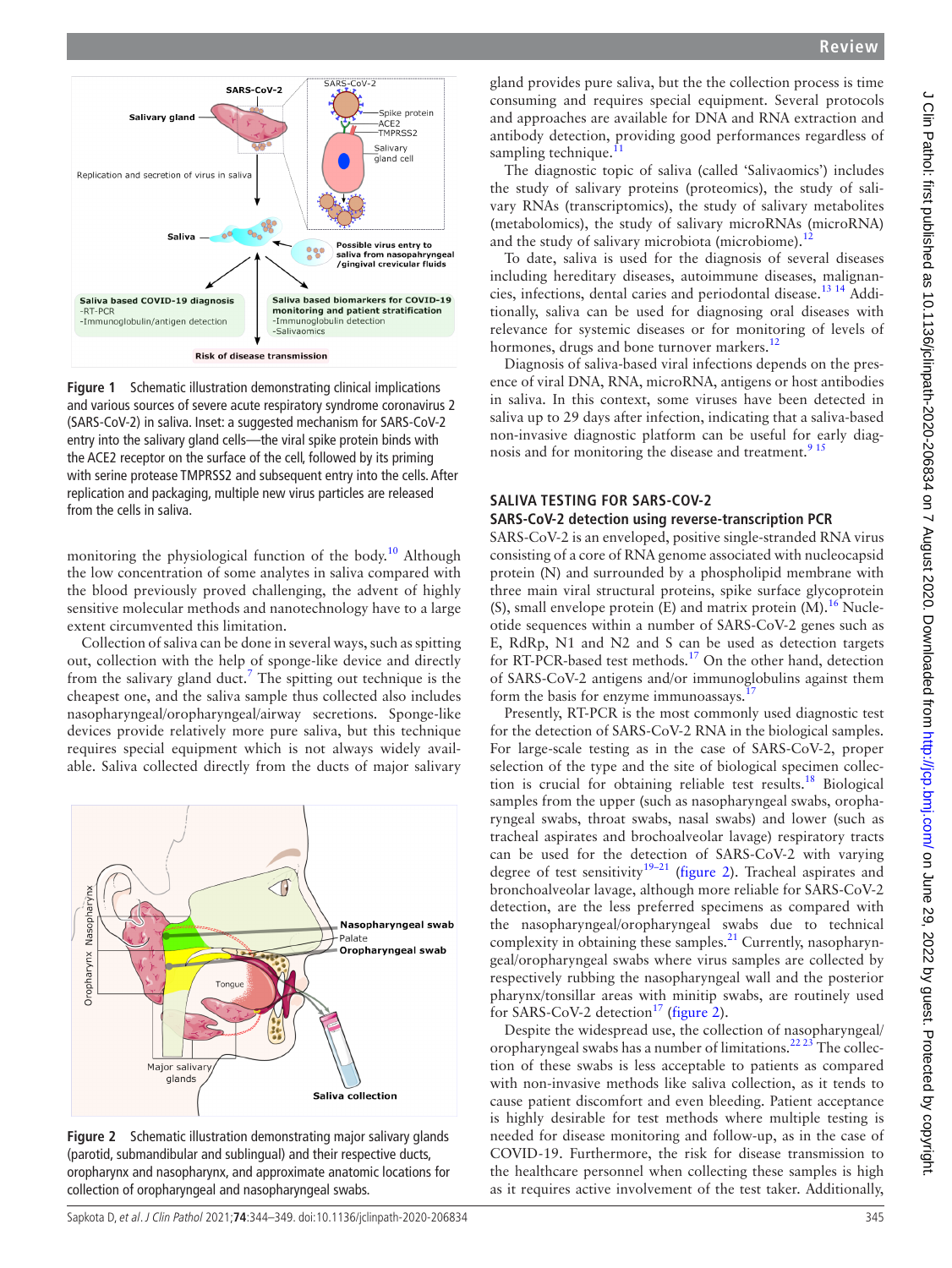<span id="page-2-0"></span>

| Advantages and disadvantages of saliva sampling<br>Table 1                                                                                          |                                                                                                                                                                 |  |
|-----------------------------------------------------------------------------------------------------------------------------------------------------|-----------------------------------------------------------------------------------------------------------------------------------------------------------------|--|
| Advantages                                                                                                                                          | <b>Disadvantages</b>                                                                                                                                            |  |
| Non-invasive approach for disease diagnosis and monitoring of general health.                                                                       | Not always reliable for measurement of certain markers.                                                                                                         |  |
| Painless (no patient discomfort and anxiety for sampling).                                                                                          | Contents of saliva can be influenced by the method of collection, degree of stimulation<br>of salivary flow, interindividual variation and oral hygiene status. |  |
| Easy collection and applicable in remote areas.                                                                                                     | Serum markers can reach whole saliva in an unpredictable way.                                                                                                   |  |
| Relatively cheap technology.                                                                                                                        | Medications may affect salivary gland function and consequently the quantity and<br>composition of saliva.                                                      |  |
| Cost-effective applicability for screening large populations.                                                                                       | Possibility for degradation of salivary proteins due to presence of proteolytic enzymes.                                                                        |  |
| Suitable for children, anxious/disabled/elderly patients.                                                                                           |                                                                                                                                                                 |  |
| Possible multisampling.                                                                                                                             |                                                                                                                                                                 |  |
| Safer collection for health professionals than other biological samples such as<br>nasopharyngeal swabs and blood.                                  |                                                                                                                                                                 |  |
| Cheap to store and ship.                                                                                                                            |                                                                                                                                                                 |  |
| Easy to handle.                                                                                                                                     |                                                                                                                                                                 |  |
| No need for expensive equipment/instruments (swabs, suction tubes or special collection<br>devices) for collection. Only needs a sterile container. |                                                                                                                                                                 |  |
|                                                                                                                                                     |                                                                                                                                                                 |  |

collection of these samples demands the use of personal protective and healthcare resources, both of which tend to be in short supply in a pandemic like COVID-19.

#### **Saliva as a biological fluid for molecular detection of SARS-CoV-2**

Saliva is emerging as a promising alternative to nasopharyngeal/oropharyngeal swabs for COVID-19 diagnosis and monitoring. $2425$  Indeed, the use of saliva as a biological specimen for SARS-CoV-2 testing to a great extent circumvents the abovementioned limitations associated with the use of nasopharyngeal/oropharyngeal swabs. With clear instructions, patients can self-collect saliva samples. This is highly desirable in an outbreak in order to minimise the burden on healthcare personnel, the use of personal protective equipment and to allow serial sampling required for disease monitoring. A recent study has reported that self-collection of saliva sample for SARS-CoV-2 testing is feasible and can produce reliable test results.<sup>24</sup>

The potential use of saliva for SARS-CoV-2 detection is scientifically well founded. Saliva is considered to be a good reservoir for viruses that originate from oral shedding, and secretions from the lower respiratory tract, nasopharynx and possibly infected salivary glands<sup>[22 23](#page-5-10)</sup> [\(figure](#page-1-0) 1). Indeed, Chen *et al* were able to detect SARS-CoV-2 RNA in three out of four saliva samples directly collected from the salivary gland ducts, thereby precluding contamination from respiratory secretions, of critically ill cases.<sup>[26](#page-5-12)</sup> Together with the demonstration of ACE2 expression, $^{27}$  $^{27}$  $^{27}$  a main surface receptor type for SARS-CoV-2,<sup>[1](#page-4-0)</sup> in the salivary gland, the above findings substantiate the idea that salivary gland could be one of the sources for SARS-CoV-2 in saliva. In line with this observation, recent studies by To *et al* demonstrated the presence of live SARS-CoV-2 in saliva.<sup>28</sup><sup>29</sup> Furthermore, the possible diagnostic use of saliva for several respiratory viruses including coronavirus has been supported by studies demonstrating a high sensitivity and specificity of salivabased tests, with >90% concordance between saliva and nasopharyngeal swabs.[30](#page-5-15)

Current studies from different groups have shown promising results on the possible use of saliva for detection of SARS-CoV-2  $RNA<sup>24</sup>$  25 28 29 31-33 [\(table](#page-2-1) 2). The sensitivity of saliva-based SARS-CoV-2 RNA detection methods seem to be comparable  $\text{to}^{24\,32}$  or better than that of nasopharyngeal swabs.<sup>25</sup> Additionally, saliva seems to be a good candidate for the detection of SARS-CoV-2 for cases with moderate-to-severe symptoms,<sup>[25](#page-5-16)</sup> and for asymptomatic or mild cases. $24$  The latter is particularly important for the screening of the suspicious/asymptomatic cases and for the surveillance of the healthcare workers. Self-sampling of saliva could also be an option in large-scale population-based point-prevalence studies. Being a non-invasive specimen type, saliva is well-suited for

serial viral load monitoring. The SARS-CoV-2 load in the saliva is reported to be highest after the first week of symptom onset, followed by a gradual decline.<sup>[25 28 29](#page-5-16)</sup> This underlines that saliva is a good candidate for SARS-CoV-2 detection in earlier disease phase. The temporal profile of SARS-CoV-2 load in saliva has been reported to be more consistent<sup>25</sup> as compared with that of nasopharyngeal swabs, suggesting its suitability for disease monitoring. Furthermore, saliva can be used for monitoring the response to antivirals in clinical trials.<sup>[34](#page-5-17)</sup> Nonetheless, saliva can also be a potential source of viral transmission, thereby requiring standard protocols for its collection and subsequent handling. In the light of these promising results, a salivabased SARS-CoV-2 RNA detection assay has already obtained approval through the US Food and Drug Administration emergency use authorisation.

<span id="page-2-1"></span>

| Main findings of recent studies on SARS-CoV-2 detection in<br>Table 2<br>saliva samples by using RT-PCR. |                                                                                                                               |
|----------------------------------------------------------------------------------------------------------|-------------------------------------------------------------------------------------------------------------------------------|
| <b>Authors</b>                                                                                           | Main finding(s) related to salivary specimens                                                                                 |
| To et $a^{28}$                                                                                           | 91.7% of nasopharyngeal swab-diagnosed cases.                                                                                 |
|                                                                                                          | Live virus was detected in saliva using viral culture.                                                                        |
| To et $al^{29}$                                                                                          | 87% of nasopharyngeal swab-diagnosed cases.                                                                                   |
|                                                                                                          | Salivary viral load was highest during the first week of symptom.                                                             |
| Azzi et $al^{32}$                                                                                        | Detected in all nasopharyngeal swab-diagnosed cases.                                                                          |
| Kojima et al <sup>24</sup>                                                                               | Self-collected saliva and nasal swab had similar sensitivity as<br>compared with the clinician-collected nasopharyngeal swabs |
| Wyllie et $al^{25}$                                                                                      | Saliva is more sensitive and consistent than nasopharyngeal<br>swabs                                                          |
| Williams et al <sup>31</sup>                                                                             | 84.6% of nasopharyngeal swab-diagnosed cases.                                                                                 |
|                                                                                                          | Viral load was higher in the nasopharyngeal swab.                                                                             |
| Pasomub et $a^{33}$                                                                                      | 84.2% of nasopharyngeal swab-diagnosed cases.                                                                                 |
|                                                                                                          | Saliva might be an alternative specimen for COVID-19 diagnosis.                                                               |
| SARS-CoV-2, severe acute respiratory syndrome coronavirus 2.                                             |                                                                                                                               |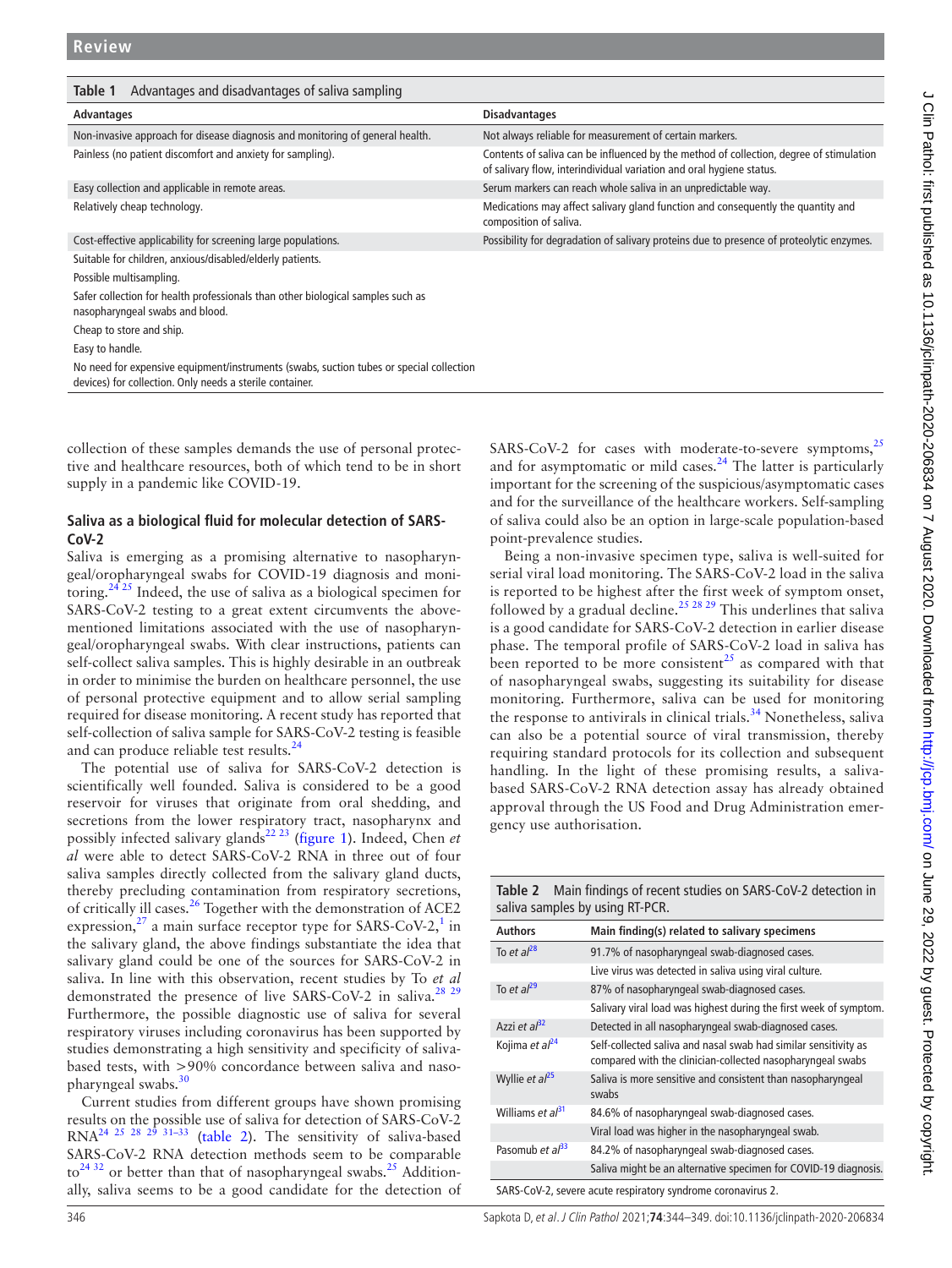#### **Antibodies against SARS-CoV-2**

Besides RT-PCR-based RNA detection of SARS-CoV-2, preliminary studies have reported promising results for the detection of IgM and IgG against SARS-CoV-2 in serum/plasma samples of patients with SARS-CoV-2.[35](#page-5-22) Interestingly, the production of SARS-CoV-specific secretory IgA in the saliva of mice intranasally immunised with SARS-CoV virus-like particles has been documented.<sup>36</sup> Hence, it is reasonable to speculate that anti-SARS-CoV-2 antibodies might also be present in human saliva.

Viral antibodies have been detected in saliva and the immunisation status of measles, rubella, mumps and hepatitis can be verified by analysing IgG, IgM and IgA in oral fluids.<sup>[37 38](#page-5-24)</sup> Regarding SARS-CoV-2, to date only a study protocol aimed to analyse IgG, IgM and IgA in different biological fluids including self-collected saliva for rapid SARS-CoV-2 diagnosis has been published.<sup>[39](#page-5-25)</sup> However, there are so far no results describing the presence of antibodies against SARS-CoV-2 in human saliva. This clearly warrants future studies on the potential use of salivary immunoglobulins for COVID-19 in diagnostics, disease progression and immunisation monitoring.

#### **Saliva biomarkers—perspectives for COVID-19 diagnosis and prognosis**

Salivary biomarkers and their role in point-of-care applications have highlighted the development of the use of more advanced technologies such as micro/nanoelectro-mechanical systems, paper-based technology, RNA-sequencing, liquid biopsy, fluorescent biosensors, photometric and electrochemical methods, electric field-induced release and measurement method.<sup>12</sup>  $40$ Contemporary available point-of-care can be delivered in form of small and portable smartphones or 'lab-on-chips'.[40](#page-5-26)

Coronaviruses, such as SARS-CoV and Middle East respiratory syndrome (MERS)-CoV), have developed strategies to decrease or delay the production of interferon (IFN), triggering exuberant inflammatory responses leading to severe pulmonary conditions.<sup>41 42</sup> The host's unregulated immune response and the production of inflammatory cytokines, known as 'cytokine storm', are believed to correlate with disease severity and poor prognosis during SARS-CoV and MERS-CoV infection.<sup>[41](#page-5-27)</sup> Several pro-inflammatory cytokines and chemokines, such as chemokine (C-C motif) ligand (CCL)-2, CCL-3, regulated on activation, normal T cell expressed and secreted (RANTES), interleukin (IL)-2 and IL-8, were highly expressed during MERS-CoV infection.<sup>[41](#page-5-27)</sup> Recent studies have reported that severe cases of COVID-19 exhibit increased plasma levels of IL-2, IL-6, IL-7, IL-10, granulocyte colony stimulating factor (GSCF), INF-γ-inducible protein-10 (IP-10), macrophage chemotactic protein 1, macrophage inflammatory protein-1A and tumour necrosis factor-α compared with mild cases, indicating that the inflammatory response mediated by cytokine release is critical in the progression of COVID-19.<sup>[42 43](#page-5-28)</sup> Markers of the inflammatory process, such as cytokines and chemokines, can be measured in saliva. Such information has been suggested to be useful for the diagnosis and prognosis of both oral cavity and systemic diseases.<sup>[13](#page-5-3)</sup> Hence, it is possible to establish an inflammatory profile of COVID-19 by analysing inflammation-related biomarkers in saliva.

Unique proteomic, metabolic and/or lipid profiles in serum/ plasma have been suggested to be useful in stratification of fatal/ severe COVID-19 cases from the mild and healthy ones<sup>[44](#page-5-29)</sup>; and to predict progression of COVID-19 patients from a milder from to severe stages.<sup>[45](#page-5-30)</sup> Interestingly, some of the identified biomarkers in these studies such as C reactive protein, lactate

dehydrogenase, malic acid, guanosine monophosphate and proteins associated with macrophage, platelet degranulation and complement system pathways are shown to be present in saliva. These findings support the possible use of saliva-based metabolic/protein/lipid biomarkers as a non-invasive approach for patient stratification in COVID-19 disease.

Metabolomics is a strategy used in the study of small molecules from the metabolic profile of cells, tissues or fluids, which help in the characterisation of a phenotype. These molecules, called biomarkers, are fundamental in clinical practice for deter-mining the state of a disease.<sup>[46](#page-5-31)</sup> Thus, metabolomics has helped to identify biomarkers with diagnostic potential and description of metabolic pathways in the most diverse clinical situations, including those involving viral and bacterial pathogens, and more specifically viruses that cause respiratory diseases such as influenza<sup>47</sup> <sup>48</sup> and SARS.<sup>[49](#page-5-33)</sup> In a study by Wu *et al*,<sup>49</sup> patients recovered from severe acute respiratory syndrome caused by SARS-CoV were recruited after 12 years of infection for metabolic evaluation of the consequences of the disease. The comparison of patients' serum with healthy individuals showed differences in organic acids, amino acids, phospholipids, carnitine and inositol derivatives. $49$  These results exemplify the practical application of metabolomics in the evaluation of long-term outcomes.

MicroRNAs, non-coding RNAs of 20-nucleotide to 22-nucleotide length, silencing gene expression by a transcriptspecific target-mediate inhibitory activity, play a key role in several cellular processes including cell development and differentiation, immunity, cell metabolism, proliferation, apoptosis and cancer. $50$ The relevance of monitoring microRNA is related to the fact that a single microRNA can be implicated in several cellular regulatory pathways, which involve different molecules. To date, there are studies reporting a particular microRNA upregulation and downregulation of nuclear factor-κB pathway and IFN pathway associated with several viruses including respiratory virus infection.[51](#page-5-35) In this context, studies reporting coronavirus (including SARS-CoV) regulation of cellular microRNA showed the overexpression of miR-574-5p and miR214 and regulation of miR-9 and miR-98 with effect on apoptosis, cancer and autoimmune functions. Of note, SARS-CoV has been reported in the direct viral nucleocapsid downregulation of miR-223 and miR-98 expression, with effect in pro-inflammatory cytokine produc-tion.<sup>[52](#page-5-36)</sup> Additionally, in this context, since microRNAs associated with extracellular vesicles are known to be protected from enzymatic degradation, several studies have been focused on the investigation of the expression of microRNAs in extracellular vesicles obtained from saliva as potential biomarkers. Thus, the fact that microRNA present in biological fluid can reproduce the molecular event within the cellular context, make them a potential exhaustive marker to check the cell-infection status; this is especially important in a low replicative condition in which virus cannot be present in biological fluid, $15$  and provides an opportunity to assess virus pathological effect-associated diseases as in COVID-19.

# **Saliva mark of SARS-CoV-2 cell-receptor features in COVID-19**

Its well known that SARS-CoV-2 infects host cells, including those in the respiratory tract lining, mainly using ACE2 receptor.<sup>[53](#page-5-38)</sup> It is reported that SARS-CoV spike protein S has a high affinity for the ACE2 receptor and is activated by host type II transmembrane serine protease TMPRSS2 on primary target cells to fulfil viral entry<sup>[54](#page-5-39)</sup> ([figure](#page-1-0) 1). However, other host proteases such as furin on the tongue may be implicated in cleaving SARS-CoV-2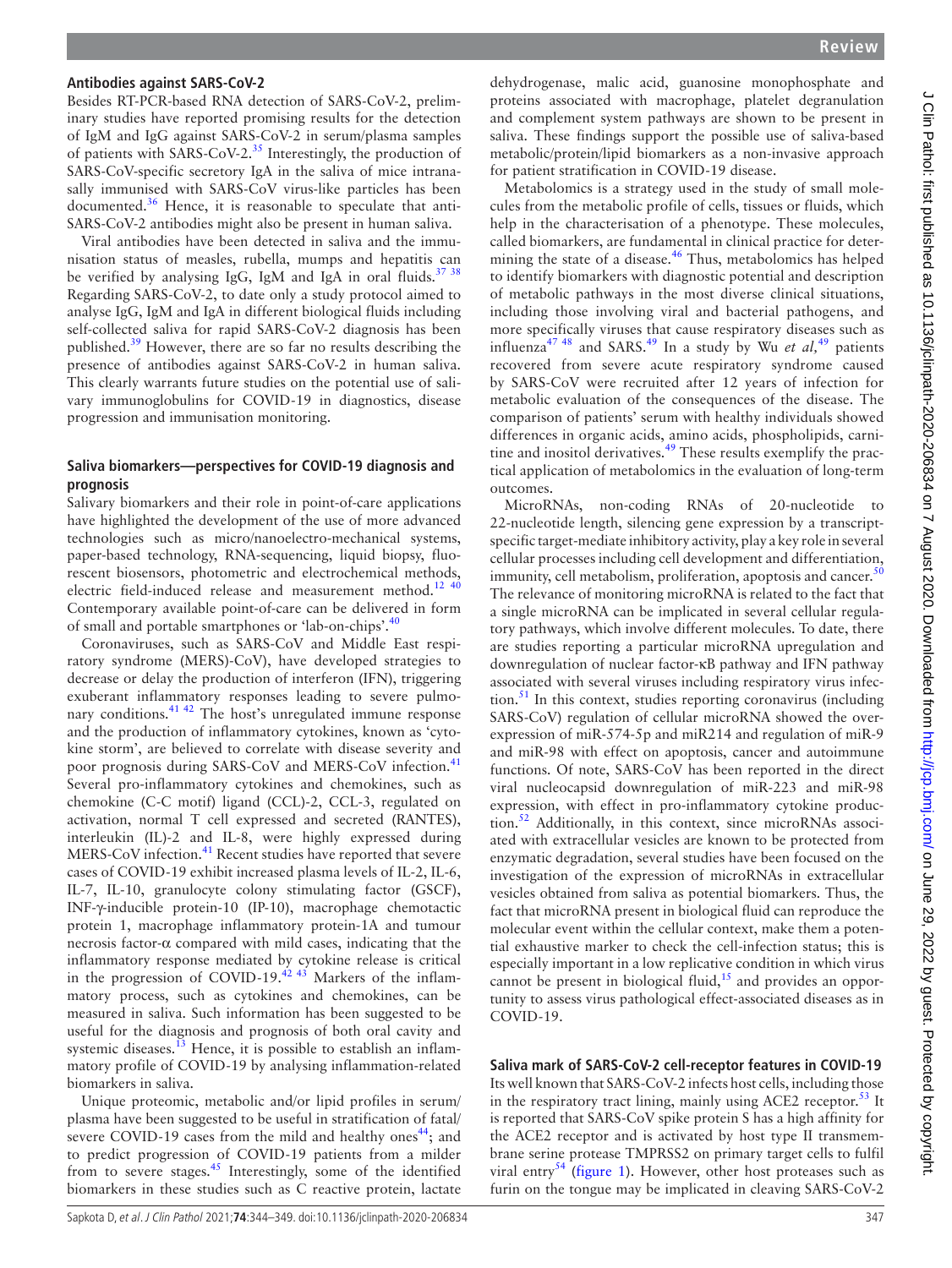viral envelope glycoproteins in its furin-like cleavage site and enhancing infection with host cells.<sup>55</sup>

The use of ACE2 receptor by other coronaviruses to infect sali-vary gland epithelial cells has been reported in rhesus macaques.<sup>[6](#page-4-3)</sup> Additionally, in vitro analysis of RNA-seq profiles from four public and consensus datasets revealed the expression of ACE2 receptor in human granular cells in salivary glands.<sup>26</sup> These observations suggest that the salivary glands can be a reservoir for SARS-CoV-2 and contribute to the presence of the transmissible form of viral infectious particles in saliva.<sup>56</sup> Additionally, it is possible that the salivary glands can harbour latent COVID-19 infection with possibility for subsequent reactivation. The latter suggestion clearly warrants further studies.

In addition to the salivary glands, ACE2 is abundantly expressed in the oral epithelial cells with highest expression in the tongue when compared with buccal and gingival tissues, T cells, B cells and oral fibroblasts.<sup>57</sup> These results raise a possibility that oral epithelial cells can function as a host for SARS-CoV-2. Epithelial cells in the oral mucosa are protected by a viscous mucous layer containing large glycoprotein macromolecules—mucins produced in the salivary glands, and water. Virus particles must penetrate the mucous layer to be able to infect the cells in the epithelial lining. In the respiratory tract, mucins in the mucous layer have been shown to play a significant role in protecting airway epithelium to influenza and respiratory syncytial virus.<sup>5</sup> Surprisingly, few studies have looked at the role of mucous layer covering human epithelial linings during SARS-CoV-2 infection. Case reports have described mucous plugging in the lungs in postmortem examinations of patients that have succumbed to COVID-19.[59](#page-5-44) Assuming that oral epithelial cells can be a possible route of entry for the SARS-CoV-2, studies are needed to understand the possible ways the virus particles penetrate the mucous layer and infect the underlying epithelial cells.

Of note, it has been reported by using airway epithelial cells in vitro that ACE2 is a human IFN-stimulated gene suggesting that SARS-CoV-2 could exploit IFN-driven upregulation of ACE2 as a mechanism to enhance viral infection and play a role in the development of COVID-19 pathogenesis.<sup>[60](#page-5-45)</sup> All of these findings point out the potential interest in the investigation of saliva viral and host biomarkers as an opportunity to obtain a more complete molecular view of clinical relevance in the COVID-19 risk assessment as well as to develop new therapeutic antiviral treatments.

# **CONCLUSION AND FUTURE PERSPECTIVES**

Saliva-based testing can be an alternative to the more widely used nasopharyngeal/oropharyngeal swabs for COVID-19 diagnosis and disease monitoring. The use of saliva-based SARS-CoV-2 testing offers several clinical advantages and is

# **Take home messages**

- ► Saliva has been described as a good candidate for diagnosis of COVID-19, showing sensitivity and specificity comparable to nasopharyngeal swabs.
- ► Saliva is a non-invasive, easy to handle and with the possibility of self-collection body fluid—these characteristics are important in a pandemic scenario, leading to less exposure of healthcare professionals.
- ► Saliva biomarkers have a potential to be an important guide in COVID-19 prognosis, making possible the development of point-of-care devices.

scientifically well founded. However, further studies will be key to understanding the mutual relationship between COVID-19 and saliva, leading to the adoption of less invasive diagnostic techniques and facilitating the application of molecular tests on a large scale, a central strategy for controlling the epidemic. The search for salivary biomarkers associated with the development and progression of COVID-19 could allow a better distinction between asymptomatic, mild, moderate or advanced disease. Knowledge of this kind might lead to the development of point-of-care devices, which can be extremely useful for understanding of the evolution of contagions and immunological responses in population studies.

#### **Author affiliations**

<sup>1</sup>Department of Oral Biology, Faculty of Dentistry, University of Oslo, Oslo, Norway <sup>2</sup>Department of Pathology, Rikshospitalet University Hospital, Oslo, Norway <sup>3</sup>Department of Experimental and Clinical Medicine, Universita degli Studi di Firenze, Firenze, Toscana, Italy

4 State Key Laboratory for Emerging Infectious Diseases, Department of Microbiology, Li KaShing Faculty of Medicine of the University of Hong Kong, Hong Kong, China 5 Department of Microbiology, Queen Mary Hospital, Hong Kong, China

<sup>6</sup>Department of Clinical Microbiology and Infection Control, The University of Hong Kong – Shenzhen Hospital, Shenzhen, China

<sup>7</sup> Laboratory of Virology (LIM-52), Institute of Tropical Medicine of São Paulo, School of Medicine, University of São Paulo, São Paulo, Brazil

8 Department of Clinical Oncology, The Sahlgrenska Academy, University of Gothenburg, Gothenburg, Sweden

<sup>9</sup>Department of Oral Medicine and Pathology, Institute of Odontology, The Sahlgrenska Academy, University of Gothenburg, Gothenburg, Sweden <sup>10</sup>Clinic of Oral Medicine, Region Västra Götaland, Gothenburg, Sweden

<sup>11</sup> Department of Stomatology, School of Dentistry, University of São Paulo, São Paulo, Brazil

**Handling editor** Tahir S Pillay.

**Acknowledgements** The authors would like to thank Evan Michael Vallenari for language correction of the manuscript.

**Contributors** DS, SG, BH and PHB-S contributed to conception, design, data interpretation and drafted the manuscript; TMS, HKG, LPS, KKWT, MCM-C and DG contributed to design and data interpretation, critically revised the manuscript. All authors gave their final approval and agreed to be accountable for all aspects of the work.

**Funding** The authors have not declared a specific grant for this research from any funding agency in the public, commercial or not-for-profit sectors.

**Competing interests** None declared.

**Patient consent for publication** Not required.

**Provenance and peer review** Not commissioned; externally peer reviewed.

#### **ORCID iD**

Paulo Henrique Braz-Silva <http://orcid.org/0000-0002-1842-9521>

#### **REFERENCES**

- <span id="page-4-0"></span>1 Zhou P, Yang X-L, Wang X-G, et al. A pneumonia outbreak associated with a new coronavirus of probable bat origin. [Nature](http://dx.doi.org/10.1038/s41586-020-2012-7) 2020;579:270–3.
- 2 Coronaviridae Study Group of the International Committee on Taxonomy of Viruses. The species severe acute respiratory syndrome-related coronavirus: classifying 2019 nCoV and naming it SARS-CoV-2. [Nat Microbiol](http://dx.doi.org/10.1038/s41564-020-0695-z) 2020;5:536–44.
- <span id="page-4-1"></span>3 WHO. World Health organization. coronavirus disease (COVID-2019) situation report-125. secondary World Health organization. coronavirus disease (COVID-2019) situation report-125, 2020. Available: [https://www.who.int/emergencies/diseases/](https://www.who.int/emergencies/diseases/novel-coronavirus-2019/situation-reports/) [novel-coronavirus-2019/situation-reports/](https://www.who.int/emergencies/diseases/novel-coronavirus-2019/situation-reports/)
- <span id="page-4-2"></span>4 Li R, Pei S, Chen B, et al. Substantial undocumented infection facilitates the rapid dissemination of novel coronavirus (SARS-CoV-2). [Science](http://dx.doi.org/10.1126/science.abb3221) 2020;368:489–93.
- 5 Zhu N, Zhang D, Wang W, et al. A novel coronavirus from patients with pneumonia in China, 2019. [N Engl J Med Overseas Ed](http://dx.doi.org/10.1056/NEJMoa2001017) 2020;382:727–33.
- <span id="page-4-3"></span>6 Liu L, Wei Q, Alvarez X, et al. Epithelial cells lining salivary gland ducts are early target cells of severe acute respiratory syndrome coronavirus infection in the upper respiratory tracts of rhesus macaques. [J Virol](http://dx.doi.org/10.1128/JVI.02292-10) 2011;85:4025–30.
- <span id="page-4-4"></span>7 Malamud D. Saliva as a diagnostic fluid. [Dent Clin North Am](http://dx.doi.org/10.1016/j.cden.2010.08.004) 2011;55:159-78.
- <span id="page-4-5"></span>8 Zhang C-Z, Cheng X-Q, Li J-Y, et al. Saliva in the diagnosis of diseases. [Int J Oral Sci](http://dx.doi.org/10.1038/ijos.2016.38) 2016;8:133–7.